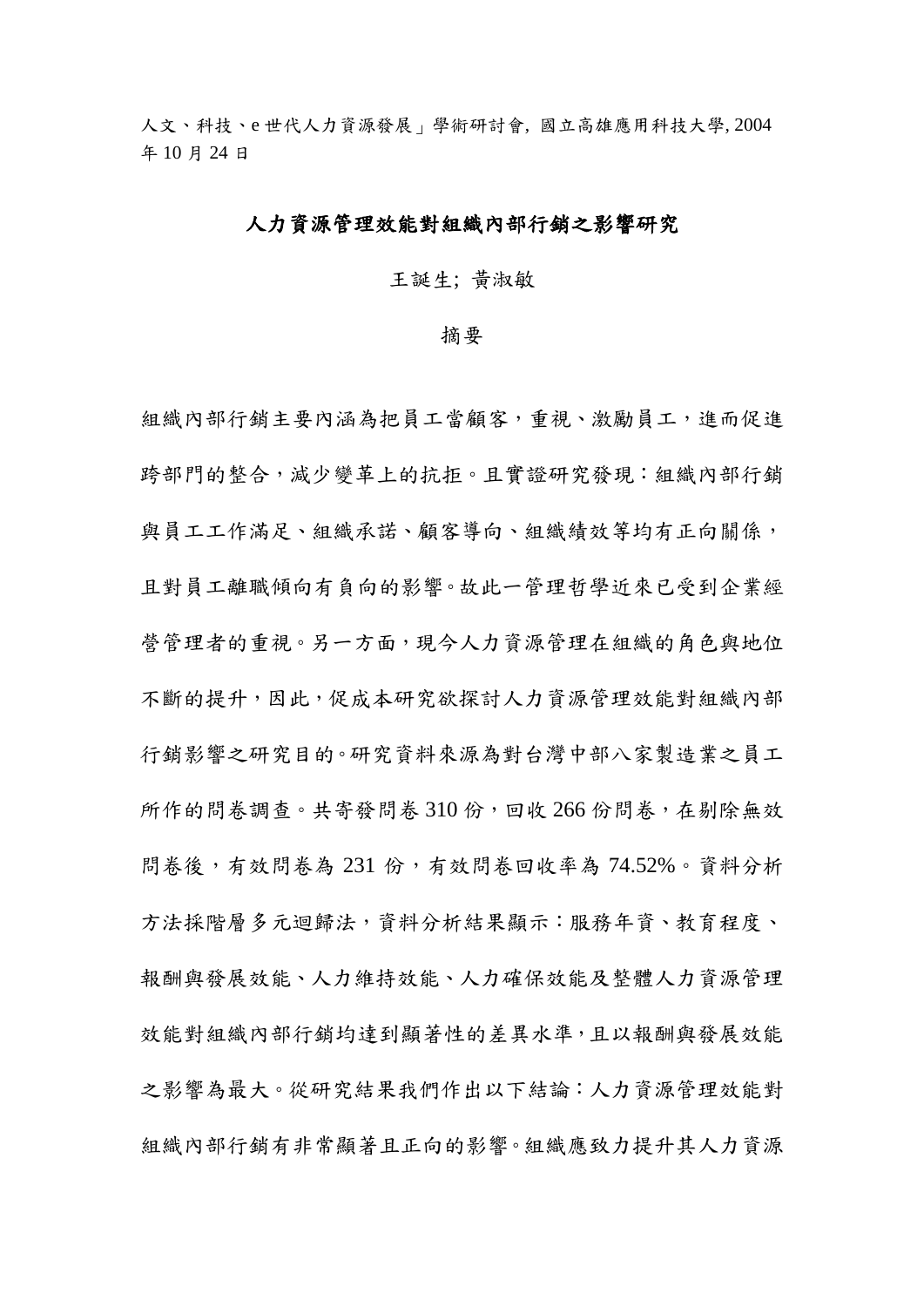管理的報酬與發展效能。

關鍵字: 人力資源管理效能;組織內部行銷